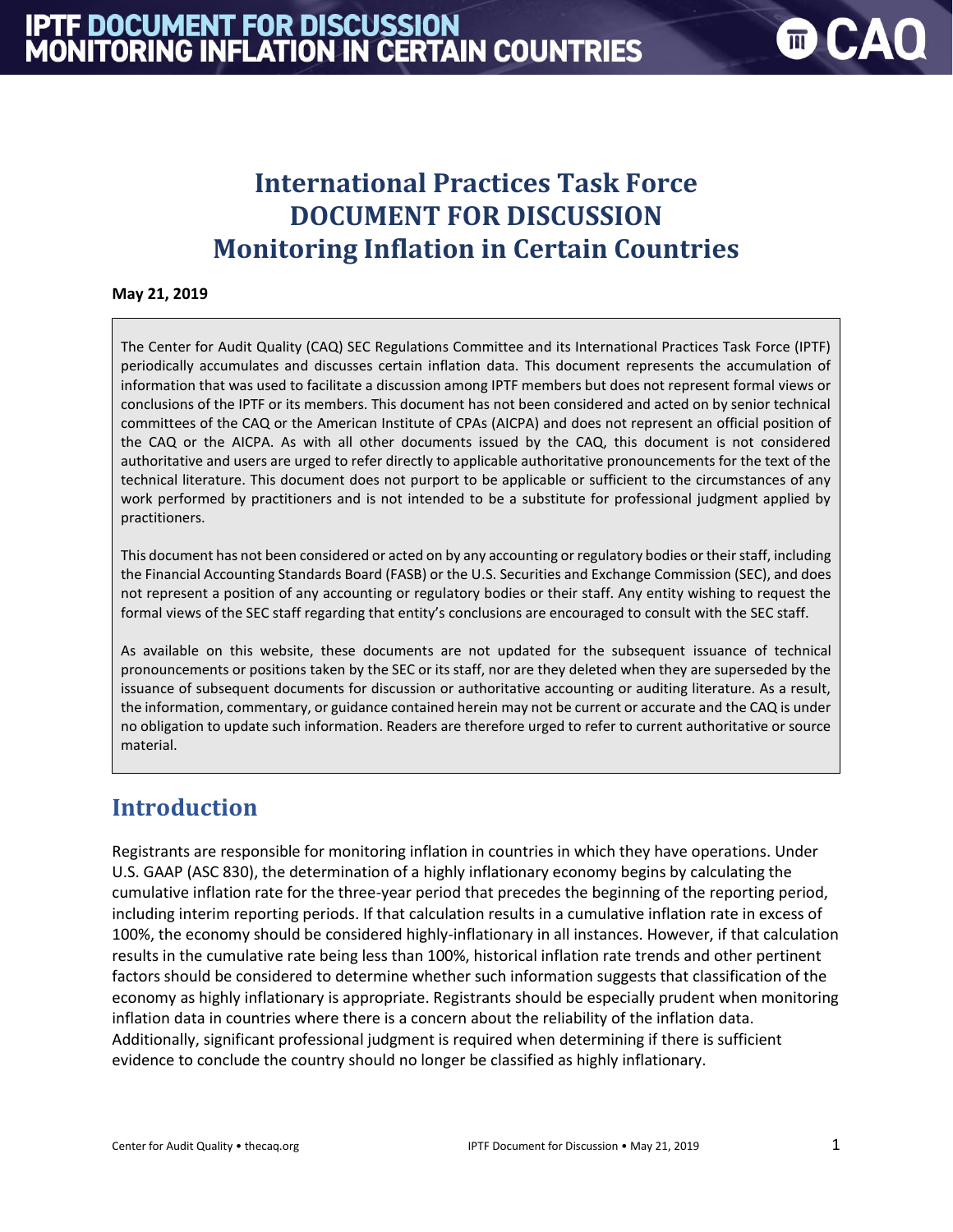# **IPTF DOCUMENT FOR DISCUSSION<br>MONITORING INFLATION IN CERTAIN COUNTRIES**

In an effort to facilitate greater consistency, the CAQ International Practices Task Force (the "Task Force") developed a framework for compiling inflation data to assist registrants in monitoring inflation statistics in connection with their determination of the inflationary status of countries in which they have operations. The information herein may be helpful to management in applying ASC 830, in conjunction with its internal controls over financial reporting to reach a conclusion on whether a country's economy should be considered highly-inflationary.

The Task Force compiled cumulative inflation data by country (for those countries for which the International Monetary Fund [IMF] publishes data), and then categorized the countries based on their cumulative inflation rates and the implementation guidance in ASC 830. (See the Appendix for a detailed description of how inflation rates are calculated.) In addition, the Task Force identified countries where projected cumulative inflation rates would have been categorized into categories considering the guidance in ASC 830 and in circumstances where there was not consistent reliable data.

The categories, the countries in each of the categories for this period, and reference to the page in this Document where inflation data is provided, are as follows:

1a. Countries with three-year cumulative inflation rates exceeding 100% (ASC 830, Case A)

| Angola                       |   |
|------------------------------|---|
| Argentina                    | ર |
| Democratic Republic of Congo | 5 |
| South Sudan                  | 5 |
| Sudan                        | 5 |
| Venezuela                    | ц |

1b. Countries with projected three-year cumulative inflation rates greater than 100% in the current year

| Islamic Republic of Iran | 6 |
|--------------------------|---|
| Yemen                    | 6 |
| Zimbabwe                 | 6 |

2. Countries with three-year cumulative inflation rates exceeding 100% in recent years, but with three-year cumulative inflation rates between 70% and 100% in the last calendar year (ASC 830, Case B)

There are no countries in this category for this period.

- 3. Countries with recent three-year cumulative inflation rates exceeding 100% after a spike in inflation in a discrete period (ASC 830, Case C) Suriname 7
- 4. Countries with three-year cumulative inflation rates between 70% and 100% in the current year, or with a significant (25% or more) increase in inflation during the last calendar year, or a significant increase in projected inflation in the current year, or with projected three-year cumulative inflation rates greater than 100% in the next year Liberia 8 Libya 8

 $\blacksquare$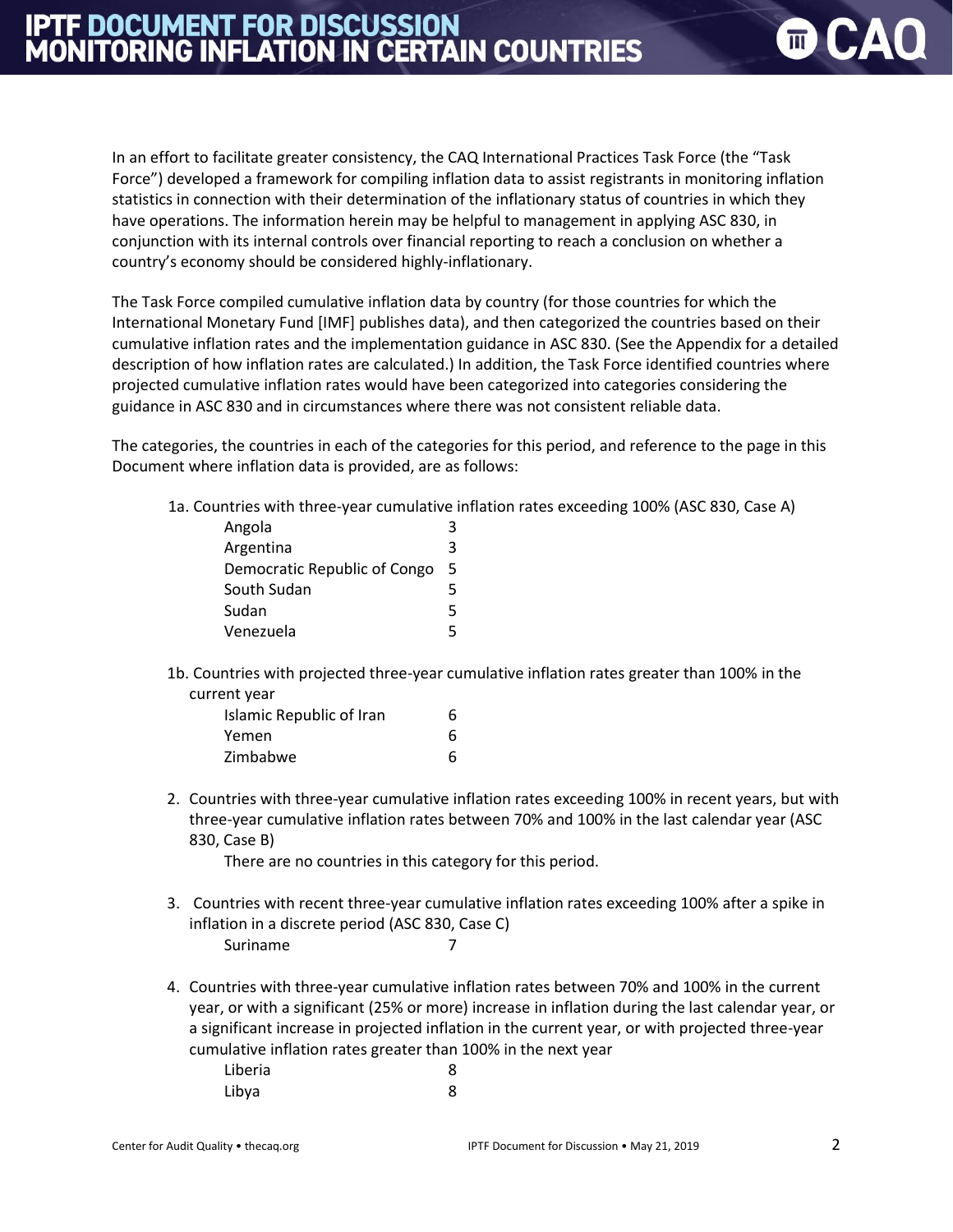There may be additional countries with three-year cumulative inflation rates exceeding 100% or that should be monitored which are not included in the below analysis because the sources used to compile this list do not include inflation data for all countries or current inflation data. One such country, for example, is Syria. Numerous other countries that are not members of the IMF are not included in the WEO Reports.

The data referred to herein is derived from the IMF World Economic Outlook Report Database – April 2019 ("IMF WEO Report"), unless otherwise indicated. The IMF WEO Report presents inflation data on a calendar year basis. Data presented in the IMF WEO Report as estimated is identified with an "\*".

While the below data may be a useful resource for registrants, management should have adequate controls to independently verify and analyze any data on which they are basing a conclusion about an economy's highly inflationary status.

Below is a discussion of the countries included in each of the above categories.

## **1a. Countries with three-year cumulative inflation rates exceeding 100%**

*Case A in ASC 830-10-55-24 provides an example when the three-year cumulative rate exceeds 100% requiring a company to classify the economy as highly inflationary.*

*According to data obtained from the IMF WEO Report and other sources identified below, the following countries have three-year cumulative inflation rates exceeding 100%:*

#### **Angola**

|                            |      | <b>ACTUAL</b> |      | <b>PROJECTED</b> |      |      |
|----------------------------|------|---------------|------|------------------|------|------|
| Calendar year              | 2015 | 2016          | 2017 | 2018             | 2019 | 2020 |
| Annual inflation rate      | 12%  | 41%           | 24%  | 19%              | 15%  | 9%   |
| Cumulative three-year rate |      |               |      | 107%             | 69%  | 49%  |

#### **Argentina**

|                            |      | <b>ACTUAL</b> |      | <b>PROJECTED</b> |      |      |
|----------------------------|------|---------------|------|------------------|------|------|
| Calendar year              | 2015 | 2016          | 2017 | 2018             | 2019 | 2020 |
| Annual inflation rate      | N/A  | N/A           | 25%  | 48%              | 31%  | 21%  |
| Cumulative three-year rate |      |               |      | N/A              | 140% | 134% |

*N/A = not available*

 $\blacksquare$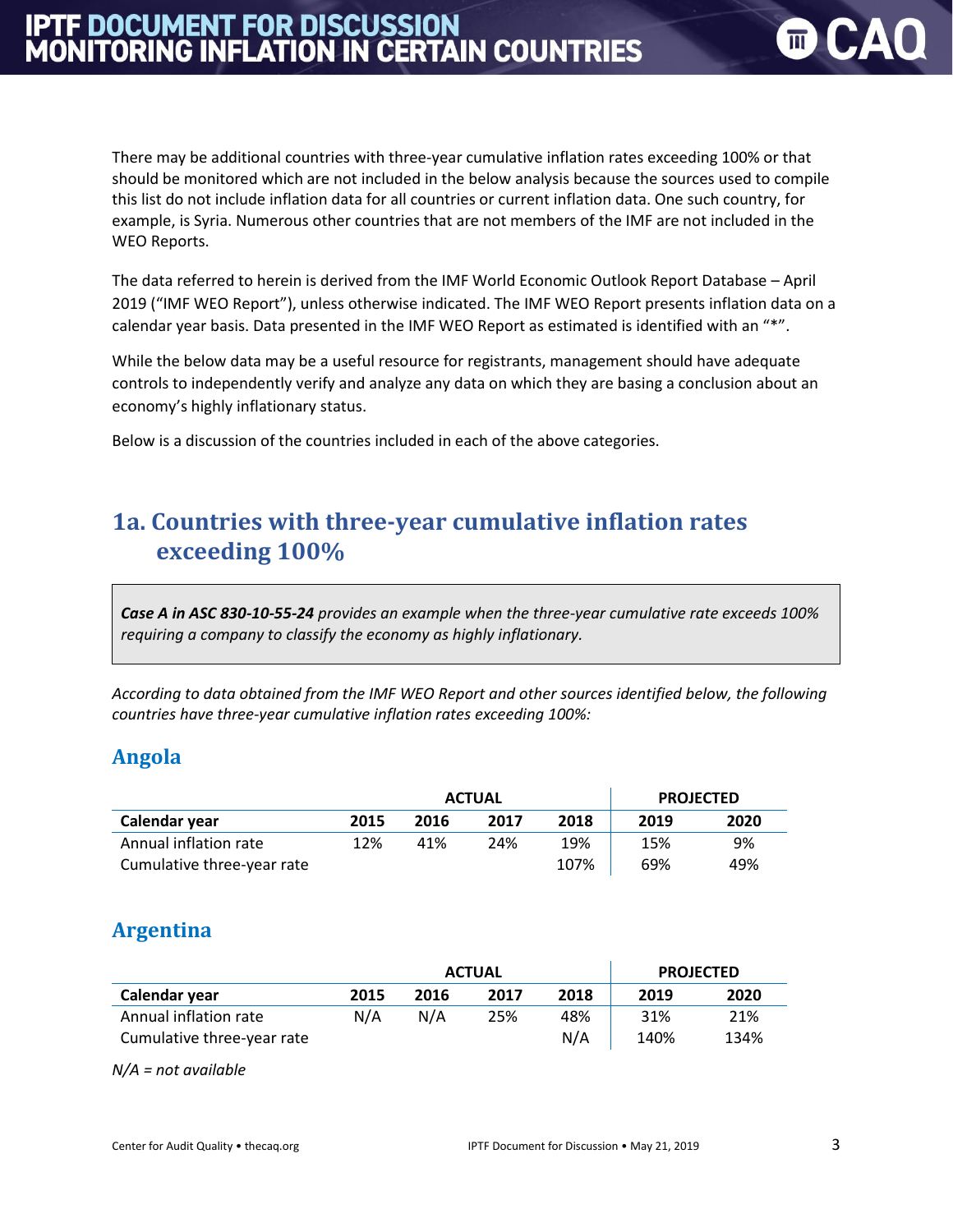The WEO Report does not provide annual inflation data for 2015 and 2016, an index at the end of 2015, and includes a warning about the data, as follows:

"The consumer price data for Argentina before December 2013 reflect the consumer price index (CPI) for the Greater Buenos Aires Area (CPI-GBA), while from December 2013 to October 2015 the data reflect the national CPI (IPCNu). The new government that took office in December 2015 discontinued the IPCNu, stating that it was flawed, and released a new CPI for the Greater Buenos Aires Area on June 15, 2016 (a new national CPI index has been disseminated starting in June 2017). At its November 9, 2016, meeting, the IMF Executive Board considered the new CPI series to be in line with international standards and lifted the declaration of censure issued in 2013. Given the differences in geographical coverage, weights, sampling, and methodology of these series, the average CPI inflation for 2014, 2015, and 2016 and end-of-period inflation for 2015 and 2016 are not reported in the April 2019 World Economic Outlook."

As a result of the above, the Task Force is unable to calculate the actual cumulative three-year rate at the end of 2018. Based on the projected indices reported in the WEO Report, the calculated projected cumulative three-year inflation amounts to 140% at the end of 2019.

#### **Alternative Calculations**

The three-year cumulative inflation rates presented below were not reported in the October 2018 IMF WEO Report but were calculated based on monthly amounts from various indices published by the National Institute of Statistics and Census of Argentina (INDEC), as follows:

|               | <b>Indices Considered</b>                                                                                                                                                                                                                                                                     | As of<br>12/31/16 | As of<br>12/31/17 | As of<br>12/31/18 | As of<br>3/31/19 |  |
|---------------|-----------------------------------------------------------------------------------------------------------------------------------------------------------------------------------------------------------------------------------------------------------------------------------------------|-------------------|-------------------|-------------------|------------------|--|
| 1             | Various indices used - Greater Buenos Aires (CPI-GBA) to<br>December 2013, IPCNu January 2014 to October 2015, City of<br>Buenos Aires only index (IPC-BA) November 2015 to April 2016, new<br>CPI-GBA from May 2016 to May 2017, new National Index from<br>June 2017 to relevant period-end | 104%              | 106%              | 156%              | 156%             |  |
| $\mathcal{P}$ | Same as #1 except that the San Luis province index (IPC-SL) was<br>used instead of the IPC-BA for November 2015 to April 2016                                                                                                                                                                 | 102%              | 104%              | 145%              | 149%             |  |
| 3             | National Wholesale Price Index (WPI)                                                                                                                                                                                                                                                          | 91%               | 77%               | 177%              | 156%             |  |

The WPI is included for consideration for the following reasons:

- There are concerns about the accuracy and consistency of published CPI data.
- The CPI data is not a national average for all periods.
- The WPI has consistently provided national coverage and historically has been viewed as the most relevant and reliable inflation measure by practitioners since Argentina moved to International Financial Reporting Standards (IFRS).

 $\mathbb{I}$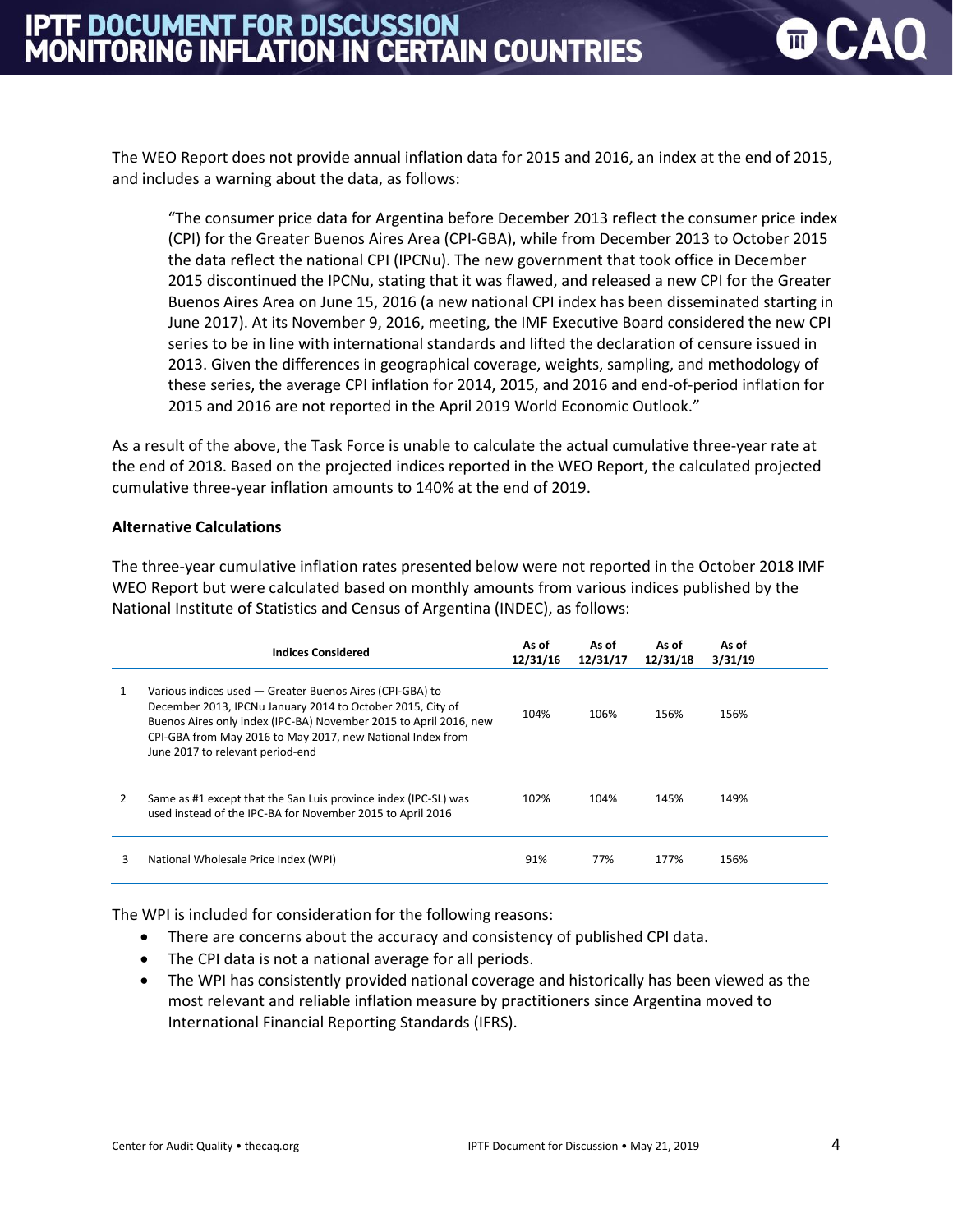## **Democratic Republic of Congo**

|                            | <b>ACTUAL</b> |      |      |      |      | <b>PROJECTED</b> |
|----------------------------|---------------|------|------|------|------|------------------|
| Calendar year              | 2015          | 2016 | 2017 | 2018 | 2019 | 2020             |
| Annual inflation rate      | 1%            | 24%  | 55%  | 7%   | 7%   | 7%               |
| Cumulative three-year rate |               |      |      | 105% | 78%  | 23%              |

## **South Sudan**

|                            | <b>ACTUAL</b> |      |      |        |      | <b>PROJECTED</b> |
|----------------------------|---------------|------|------|--------|------|------------------|
| Calendar year              | 2015          | 2016 | 2017 | 2018   | 2019 | 2020             |
| Annual inflation rate      | 110%          | 480% | 118% | 40%    | 36%  | 11%              |
| Cumulative three-year rate |               |      |      | 1,667% | 314% | 111%             |

## **Sudan**

|                            | <b>ACTUAL</b> |      |      |      |      | <b>PROJECTED</b> |
|----------------------------|---------------|------|------|------|------|------------------|
| Calendar year              | 2015          | 2016 | 2017 | 2018 | 2019 | 2020             |
| Annual inflation rate      | 13%           | 30%  | 25%  | 73%  | 56%  | 59%              |
| Cumulative three-year rate |               |      |      | 182% | 238% | 331%             |

### **Venezuela**

|                            | <b>ACTUAL</b> |      |      |           | <b>PROJECTED</b> |      |
|----------------------------|---------------|------|------|-----------|------------------|------|
| Calendar year              | 2015          | 2016 | 2017 | 2018      | 2019             | 2020 |
| Annual inflation rate      | 160%          | 303% | 969% | $1.5M\%*$ | 10M%             | 10M% |
| Cumulative three-year rate |               |      |      | 67M%*     | >1B%             | >1B% |

*\* Data is estimated.*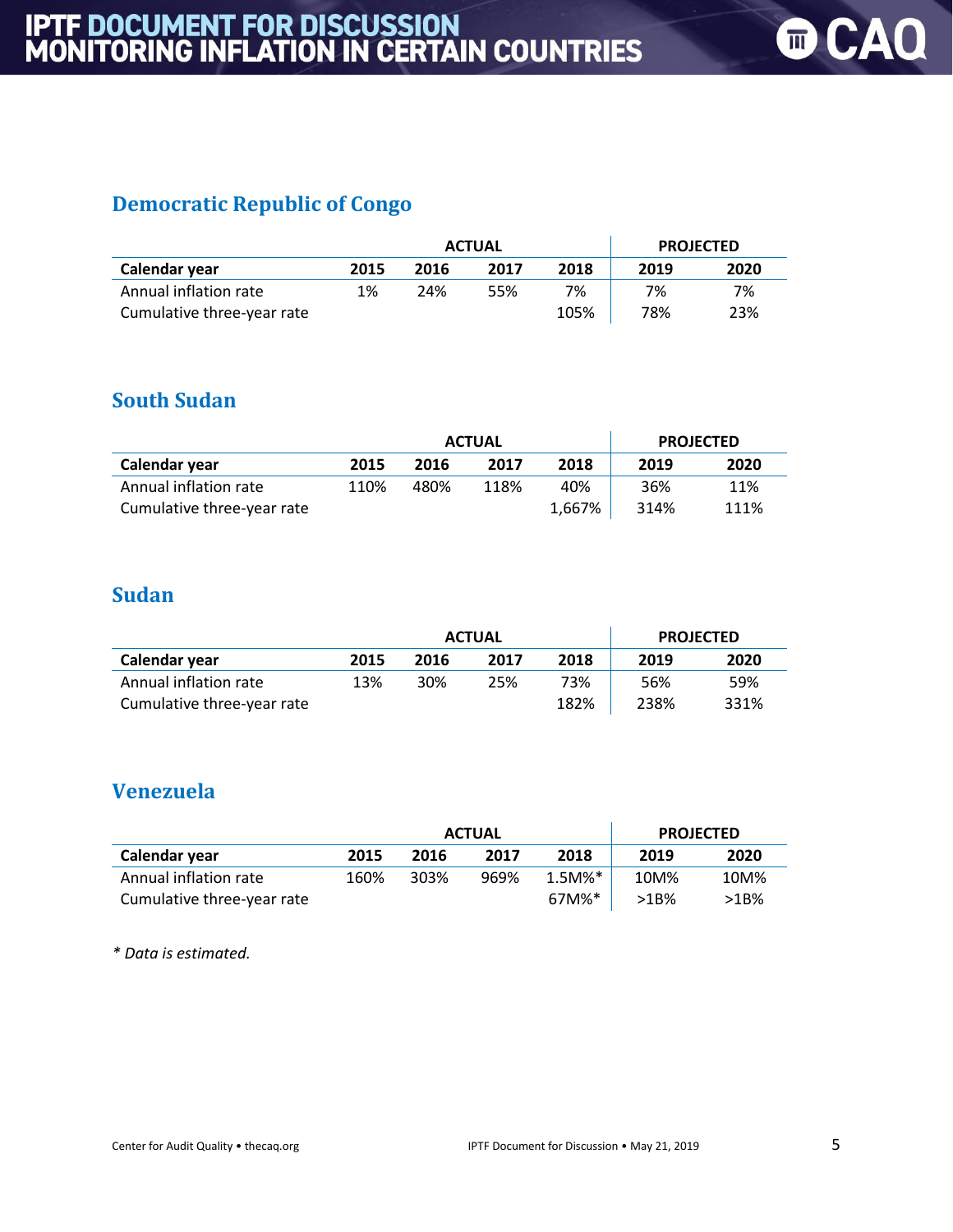$\blacksquare$ 

# **1b. Countries with projected three-year cumulative inflation rates greater than 100% in the current year**

*According to data obtained from the IMF WEO Report, the following countries have projected three-year cumulative inflation rates greater than 100% in the current year but have not yet exceeded 100% as of the most recent year-end and any subsequent comparable monthly data available as of the meeting date. Under ASC 830-10-45-12, an economy must be classified as highly inflationary when the cumulative three-year rate exceeds 100%. However, if that calculation results in the cumulative rate being less than 100%, historical inflation rate trends (increasing or decreasing) and other pertinent economic factors should be considered to determine whether such information suggests that classification of the economy as highly inflationary is appropriate sooner. ASC 830-10-45-13 states that the definition of a highly inflationary economy is necessarily an arbitrary decision requiring judgment and in some instances, the trend of inflation might be as important as the absolute rate.*

*Registrants should have appropriate controls in place to monitor more current reported inflation data and consider other pertinent economic indicators to determine if and when the following countries should be considered highly inflationary:*

## **Islamic Republic of Iran**

|                            |      | <b>ACTUAL</b> | <b>PROJECTED</b> |      |      |      |
|----------------------------|------|---------------|------------------|------|------|------|
| Calendar year              | 2015 | 2016          | 2017             | 2018 | 2019 | 2020 |
| Annual inflation rate      | 8%   | 12%           | 8%               | 51%  | 31%  | 30%  |
| Cumulative three-year rate |      |               |                  | 83%  | 115% | 158% |

#### **Yemen**

|                            | <b>ACTUAL</b> |       |      |                     | <b>PROJECTED</b> |      |
|----------------------------|---------------|-------|------|---------------------|------------------|------|
| Calendar year              | 2015          | 2016  | 2017 | 2018                | 2019             | 2020 |
| Annual inflation rate      | 32%           | $-3%$ | 54%  | $30\%$ <sup>*</sup> | 10%              | 5%   |
| Cumulative three-year rate |               |       |      | 95%*                | 120%             | 50%  |

*\* Data is estimated.* 

#### **Zimbabwe**

|                            | <b>ACTUAL</b> |       |      |      |      | <b>PROJECTED</b> |
|----------------------------|---------------|-------|------|------|------|------------------|
| Calendar year              | 2015          | 2016  | 2017 | 2018 | 2019 | 2020             |
| Annual inflation rate      | $-2%$         | $-1%$ | 3%   | 42%  | 40%  | 5%               |
| Cumulative three-year rate |               |       |      | 46%  | 106% | 109%             |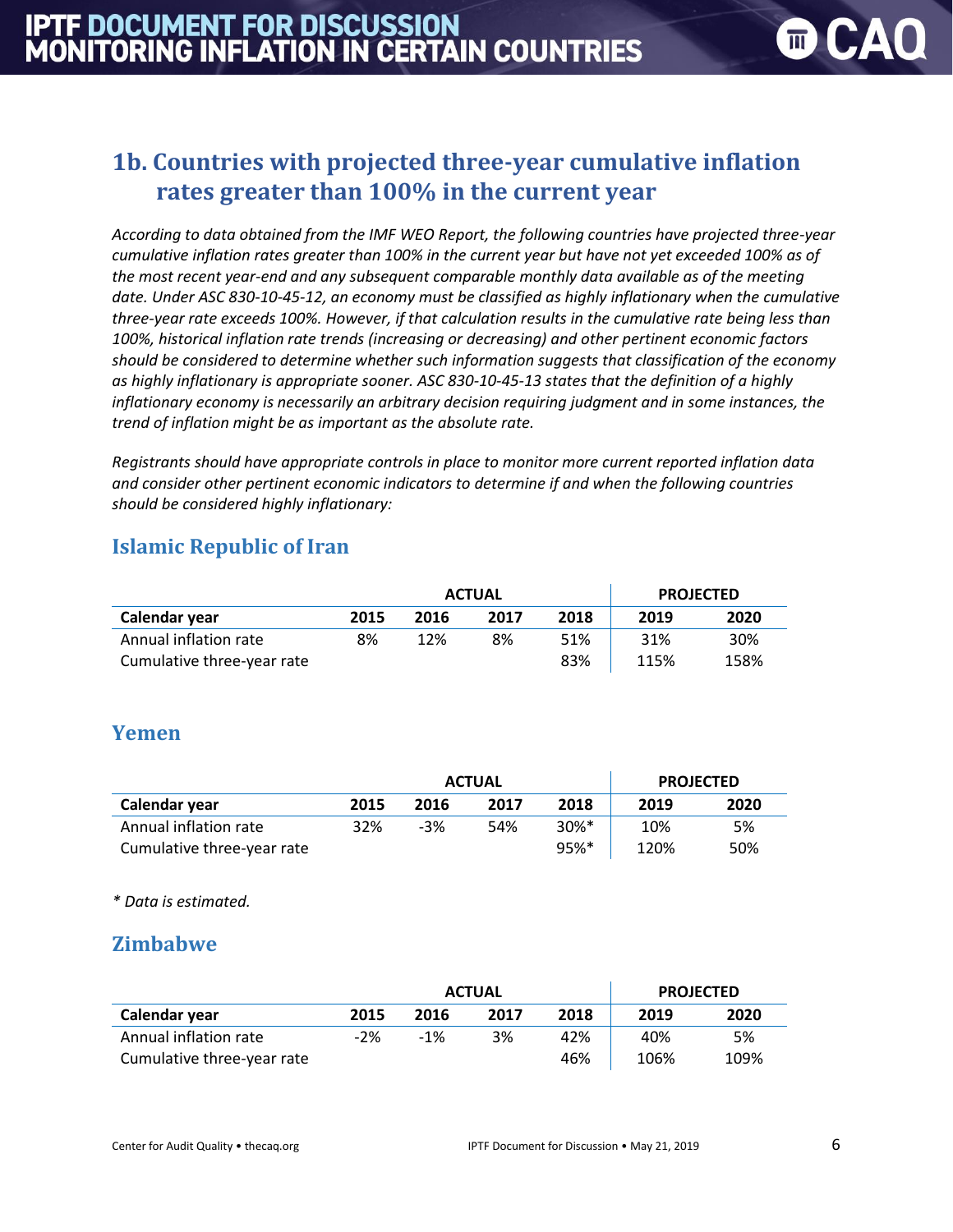# **2. Countries with three-year cumulative inflation rates exceeding 100% in recent years, but with three-year cumulative inflation rates between 70% and 100% in the last calendar year**

*Case B in ASC 830-10-55-25 provides an illustrative example of a country where an economy continues to be classified as highly inflationary even though the three-year cumulative rate is below 100% because there is no evidence to suggest that the drop below 100% is other than temporary and annual inflation has been high on a consistent basis.* 

*Countries in this category should be monitored by management, who should apply judgment in determining when there is sufficient evidence to conclude the country should no longer be classified as highly inflationary.*

There are no countries in this category for this period.

# **3. Countries with recent three-year cumulative inflation rates exceeding 100% after a spike in inflation in a discrete period**

*Case C in ASC 830-10-55-26 provides an illustrative example where a country's economy no longer exceeds 100% for the cumulative three-year rate and the classification as highly inflationary resulted from an isolated spike in annual inflation. ASC 830-10-55-26 states that this country's economy should no longer be classified as highly inflationary.*

*According to data obtained from the IMF WEO Report, the following country's three-year cumulative inflation rates have exceeded 100% after a spike in inflation in a discrete period. Countries in this category should be monitored by management, who should apply judgment in determining when there is sufficient evidence to conclude whether the country should be, or should no longer be, classified as highly inflationary:*

#### **Suriname**

|                            | <b>ACTUAL</b> |      |      |      | <b>PROJECTED</b> |      |      |
|----------------------------|---------------|------|------|------|------------------|------|------|
| Calendar year              | 2014          | 2015 | 2016 | 2017 | 2018             | 2019 | 2020 |
| Annual inflation rate      | 4%            | 25%  | 52%  | 9%   | 5%               | 5%   | 5%   |
| Cumulative three-year rate |               |      |      | 108% | 76%              | 21%  | 17%  |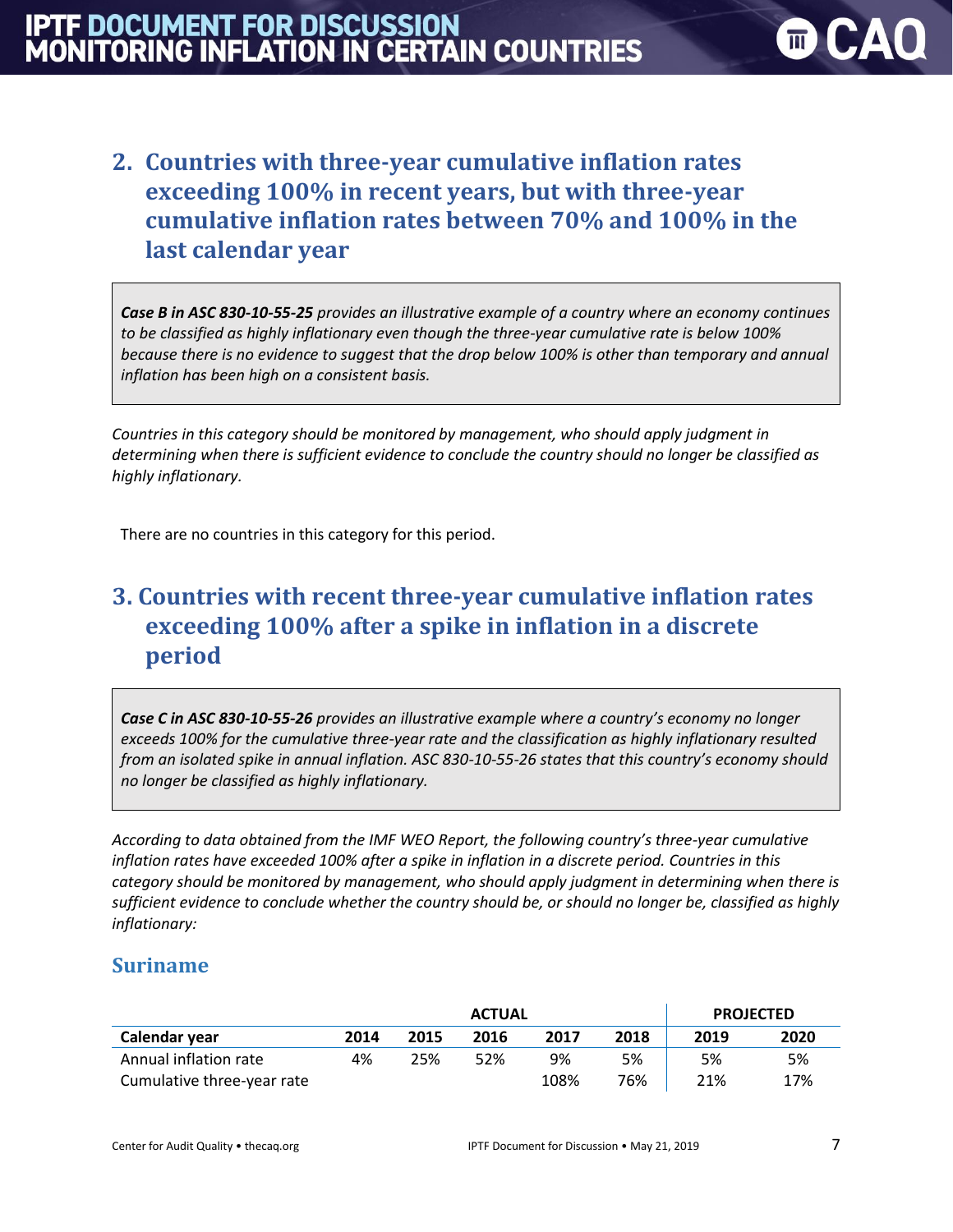# **IPTF DOCUMENT FOR DISCUSSION<br>MONITORING INFLATION IN CERTAIN COUNTRIES**

**4. Countries with projected three-year cumulative inflation rates between 70% and 100% in the current year, or with a significant (25% or more) increase in inflation during the last calendar year, or a significant increase in projected inflation in the current year, or with projected three-year cumulative inflation rates greater than 100% in the next year**

*According to data obtained from the IMF WEO Report, the following countries have projected three-year cumulative inflation rates between 70% and 100% in the current year, or a significant (25% or more) increase in inflation during the last calendar year, or a significant increase in projected inflation in the current year, or projected three-year cumulative inflation rates greater than 100% in the next year.* 

*Registrants should have appropriate controls in place to monitor more current reported inflation data and consider other pertinent economic indicators to determine if and when the following countries should be considered highly inflationary:*

### **Liberia**

|                            | <b>ACTUAL</b> |      |      |         | <b>PROJECTED</b> |      |
|----------------------------|---------------|------|------|---------|------------------|------|
| Calendar year              | 2015          | 2016 | 2017 | 2018    | 2019             | 2020 |
| Annual inflation rate      | 8%            | 12%  | 14%  | $27%$ * | 22%              | 19%  |
| Cumulative three-year rate |               |      |      | 63%*    | 76%              | 84%  |

*\* Data is estimated.* 

#### **Libya**

|                            | <b>ACTUAL</b> |      |      |                    | <b>PROJECTED</b> |      |
|----------------------------|---------------|------|------|--------------------|------------------|------|
| Calendar year              | 2015          | 2016 | 2017 | 2018               | 2019             | 2020 |
| Annual inflation rate      | 16%           | 25%  | 34%  | $15%$ <sup>*</sup> | 15%              | 15%  |
| Cumulative three-year rate |               |      |      | $93%$ <sup>*</sup> | 77%              | 52%  |

*\* Data is estimated.* 

 $\overline{m}$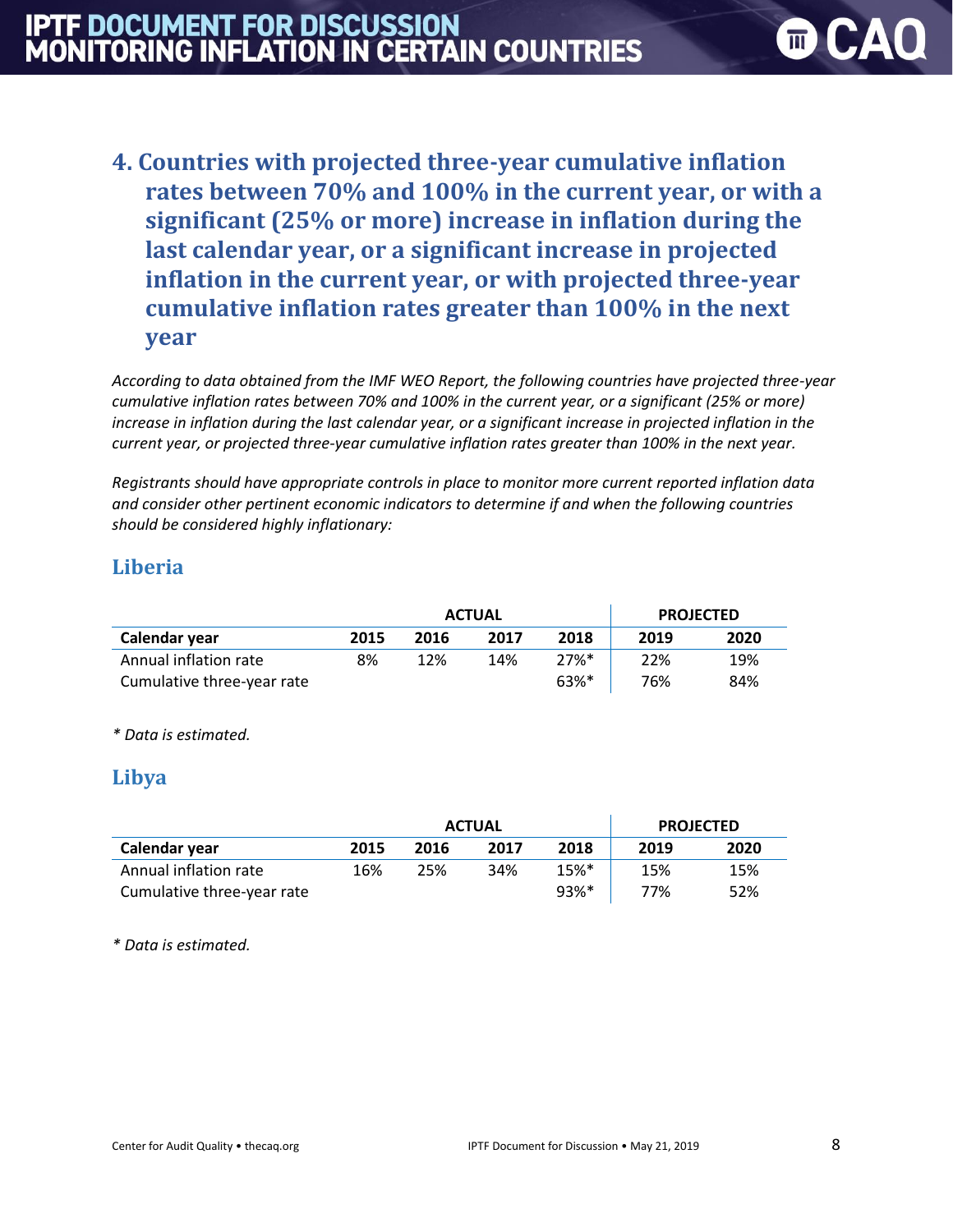# **Appendix: Description of how inflation rates are calculated**

For all countries, data is extracted from the International Monetary Fund ("IMF") website. IMF data is extracted from [www.imf.org](http://www.imf.org/) as follows:

- On the home page, select the "Data" tab, and then click "World Economic Outlook Databases" link.
	- o Select the [most recent database](https://www.imf.org/external/pubs/ft/weo/2019/01/weodata/index.aspx) (April 2019).
- Select "By Countries (country-level data)".
- Select "All Countries", then click the "continue" button.
- Under the "Monetary" subject header, select "Inflation", "end of period consumer prices" (both the index and percent change); then click the "continue" button.
- Select a date range (e.g., 2015-2018); click "prepare report" and a table is produced with the data; click the "download" link to export to excel. The data table includes the actual and estimated end of period price indices for each country.

The IMF World Economic Outlook (WEO) report estimates inflation when actual inflation data has not been obtained. The text of the report describes the assumptions and conventions used for the projections in the WEO. The data that are estimated are highlighted. While the IMF data has limitations (projected inflation data and varying dates through which actual data is included in the table), the calculated three-year cumulative inflation allows us to determine which country's calculations require further analysis.

Note: From time to time the WEO refines or updates previously reported actual Consumer Price Index (herein referred to as "Index" or "CPI") data for certain countries.

Using the downloaded table, the three-year cumulative inflation rate is calculated as follows (assuming the current year is end of year 2018): (2018 End of Year CPI – 2015 End of Year CPI) / 2015 End of Year CPI.

It should be noted that the IMF inflation data used to summarize inflation could be different from the inflation data reported by the respective countries' central banks or governments. The Task Force has not performed procedures to identify any potential differences. Accordingly, this summarized IMF information should be supplemented, to the extent considered necessary, with other pertinent information that may be available.

For registrants that need additional information to monitor inflation for operations in certain countries, it should be noted that annual or month-end CPI information can be obtained from some countries' central bank or government websites or other publicly available information but that data may differ from the inflation data reported by the IMF and may need to be converted because of differences in presentation or other reasons (for example, some countries have reset their base index back to 100 during recent years). While inflation data published by a central bank or government is often more current than the IMF data, each country releases its inflation data at different times and inflation data for some countries may not be otherwise publicly available.